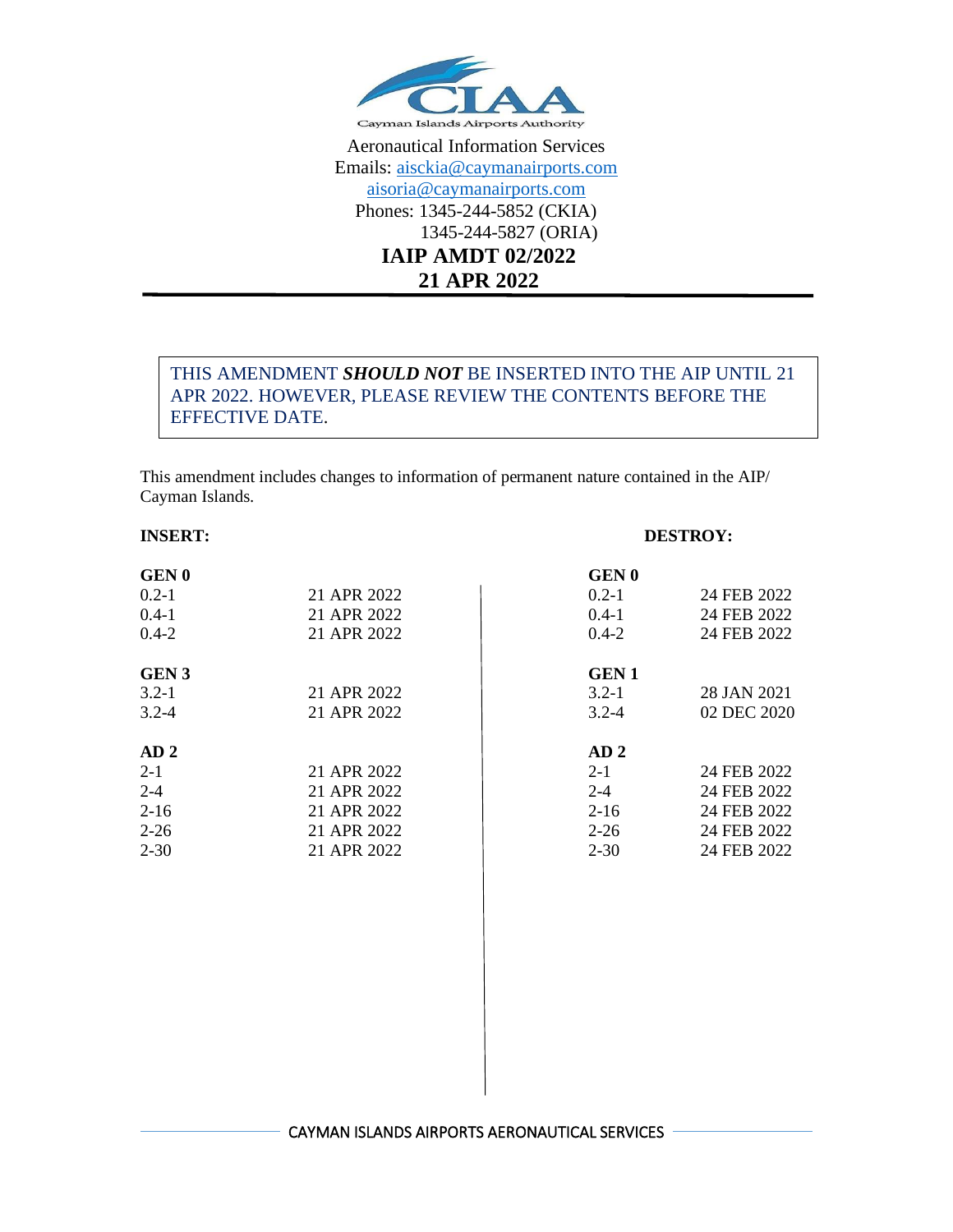## AIP - CAYMAN ISLANDS GEN 0.2-1

| <b>AIP AMENDMENTS</b> |             |          |                 |  |  |
|-----------------------|-------------|----------|-----------------|--|--|
|                       | Publication | Date     | <i>Inserted</i> |  |  |
| NR/Year               | date        | inserted | bν              |  |  |
| 01/2001               | 05/03/01    | 05/03/01 | WE              |  |  |
| 02/2001               | 25/06/01    | 25/06/01 | WE              |  |  |
| 03/2001               | 01/09/01    | 01/09/01 | WE              |  |  |
| 04/2001               | 27/12/01    | 27/12/01 | <b>WE</b>       |  |  |
| 05/2002               | 19/08/02    | 19/08/02 | WE              |  |  |
| 06/2003               | 20/02/03    | 20/02/03 | WE              |  |  |
| 07/2003               | 27/12/03    | 27/12/03 | <b>WE</b>       |  |  |
| 08/2005               | 17/02/05    | 17/02/05 | WE              |  |  |
| 09/2005               | 22/07/05    | 22/07/05 | <b>WE</b>       |  |  |
| 10/2006               | 31/01/06    | 31/01/06 | WE              |  |  |
| 11/2006               | 28/09/06    | 28/09/06 | WE              |  |  |
| 12/2006               | 26/10/06    | 26/10/06 | <b>WE</b>       |  |  |
| 13/2009               | 27/08/09    | 27/08/09 | WE              |  |  |
| 14/2010               | 13/01/11    | 13/01/11 | <b>WE</b>       |  |  |
| 15/2012               | 26/07/12    | 26/07/12 | WE              |  |  |
| 16/2012               | 15/11/12    | 15/11/12 | <b>WE</b>       |  |  |
| 17/2013               | 07/02/13    | 07/02/13 | WE              |  |  |
| 18/2013               | 22/08/13    | 22/09/13 | WE              |  |  |
| 19/2014               | 06/02/14    | 06/02/14 | <b>RMH</b>      |  |  |
| 20/2014               | 03/04/14    | 03/04/14 | <b>RMH</b>      |  |  |
| 21/2014               | 21/08/14    | 21/08/14 | <b>RMH</b>      |  |  |
| 22/2015               | 20/08/15    | 20/08/15 | FS              |  |  |
| 23/2015               | 15/10/15    | 15/10/15 | FS              |  |  |
| 24/2016               | 08/12/16    | 08/12/16 | GР              |  |  |

#### **GEN 0.2 RECORD OF AIP AMENDMENTS**

| <b>AIP AMENDMENTS</b> |             |          |           |  |  |
|-----------------------|-------------|----------|-----------|--|--|
|                       | Publication | Date     | Inserted  |  |  |
| NR/Year               | date        | inserted | by        |  |  |
| 25/2017               | 02/03/17    | 31/03/17 | GP        |  |  |
| 26/2017               | 31/03/17    | 26/05/17 | GP        |  |  |
| 27/2017               | 07/12/17    | 04/01/18 | GР        |  |  |
| 01/2018               | 01/02/18    | 07/03/18 | GP        |  |  |
| 02/2018               | 26/04/18    | 30/08/18 | GP        |  |  |
| 01/2019               | 28/02/19    | 28/03/19 | GР        |  |  |
| 01/2020               | 28/03/20    | 23/04/20 | GP        |  |  |
| 02/2020               | 09/09/20    | 08/10/20 | GР        |  |  |
| 03/2020               | 08/11/20    | 02/12/20 | GP        |  |  |
| 01/2021               | 31/12/20    | 28/01/21 | GP        |  |  |
| 02/2021               | 25/02/21    | 25/03/21 | GP        |  |  |
| 03/2021               | 15/07/21    | 09/09/21 | GP        |  |  |
| 01/2022               | 27/01/2022  | 24/02/22 | GР        |  |  |
| 02/2022               | 24/03/2022  | 21/04/22 | <b>GP</b> |  |  |
|                       |             |          |           |  |  |
|                       |             |          |           |  |  |
|                       |             |          |           |  |  |
|                       |             |          |           |  |  |
|                       |             |          |           |  |  |
|                       |             |          |           |  |  |
|                       |             |          |           |  |  |
|                       |             |          |           |  |  |
|                       |             |          |           |  |  |
|                       |             |          |           |  |  |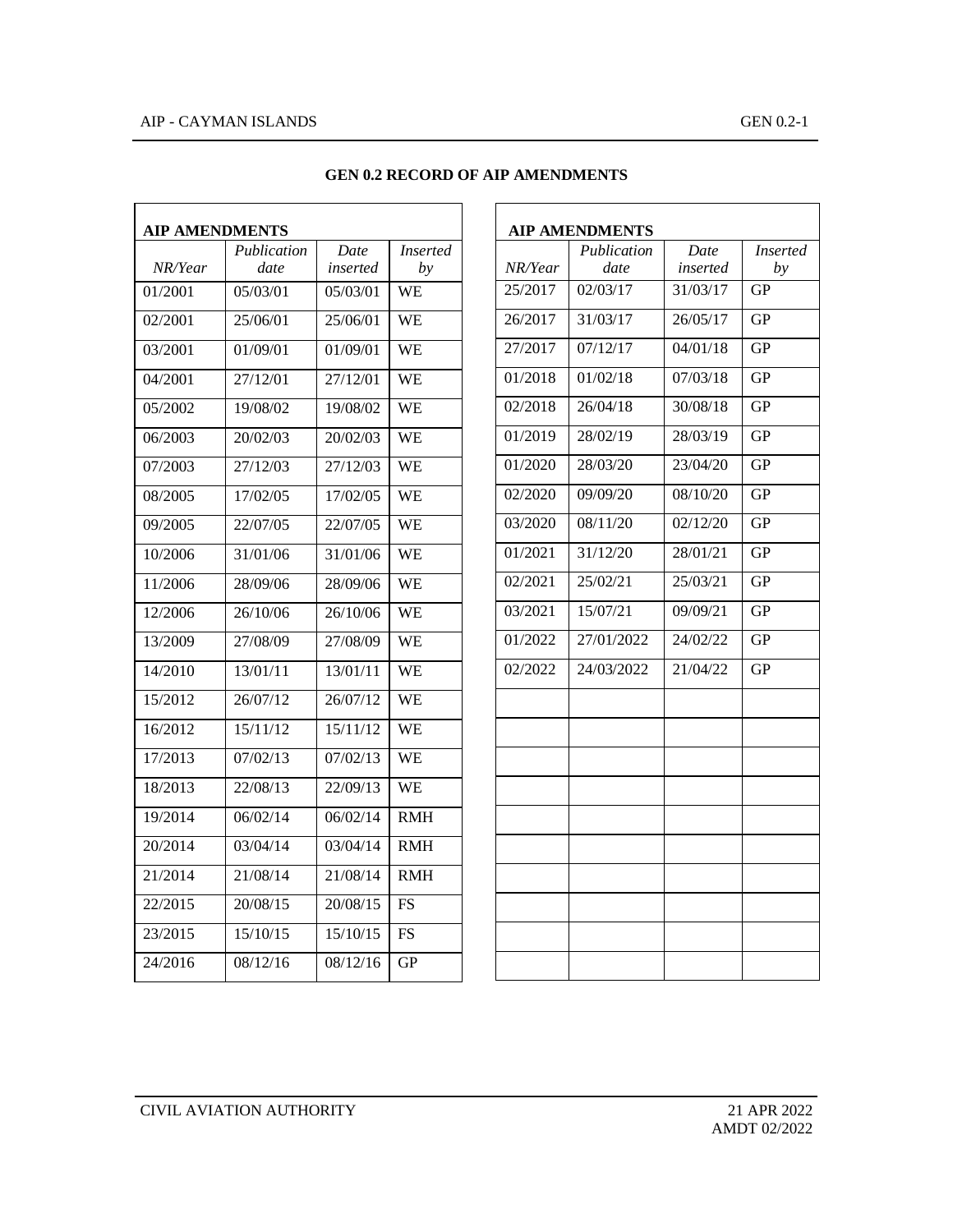# **CHECKLIST OF PAGES**

| PART 1 GENERAL (GEN) |             | PART 1 GENERAL (GEN) |                          | PART 2- EN-ROUTE(ENR) |             |
|----------------------|-------------|----------------------|--------------------------|-----------------------|-------------|
| <b>GEN0</b>          |             |                      | <b>GEN 2 (CONTINUED)</b> | ENR <sub>0</sub>      |             |
| Page                 | <b>Date</b> | Page                 | Date                     | Page                  | Date        |
| $0.1 - 1$            | 28 FEB 06   | $2.3 - 1$            | 27 AUG 09                | $0.6 - 1$             | 01 JAN 01   |
| $0.1 - 2$            | 28 FEB 06   | $2.3 - 2$            | 27 AUG 09                | $0.6 - 2$             | 01 JAN 01   |
| $0.1 - 3$            | 28 MAR 19   | $2.3 - 3$            | 27 AUG 09                | $0.6 - 3$             | 01 JAN 01   |
| $0.1 - 4$            | 01 JAN 01   | $2.3 - 4$            | 27 AUG 09                | ENR <sub>1</sub>      |             |
| $0.2 - 1$            | 21 APR 2022 | $2.3 - 5$            | 27 AUG 09                | $1.1 - 1$             | 01 JAN 01   |
| $0.2 - 2$            | 26 MAY 17   | $2.3 - 6$            | 27 AUG 09                | $1.2 - 1$             | 01 JAN 01   |
| $0.3 - 1$            | 12 NOV 15   | $2.3 - 7$            | 27 AUG 09                | $1.2 - 2$             | 01 JAN 01   |
| $0.4 - 1$            | 21 APR 2022 | $2.4 - 1$            | 28 JAN 2021              | $1.3 - 1$             | 01 JAN 01   |
| $0.4 - 2$            | 21 APR 2022 | $2.5 - 1$            | 09 SEPT 2021             | $1.3 - 2$             | 01 JAN 01   |
| $0.4 - 3$            | 02 DEC 2020 | $2.6 - 1$            | 01 JAN 01                | $1.4 - 1$             | 01 JAN 01   |
| $0.5 - 1$            | 01 JAN 01   | $2.6 - 2$            | 01 JAN 01                | $1.4 - 2$             | 01 JAN 01   |
| $0.6 - 1$            | 01 JAN 01   | $2.7 - 1$            | 23 APR 2020              | $1.5 - 1$             | 06 FEB 14   |
| $0.6 - 2$            | 01 JAN 01   | GEN <sub>3</sub>     |                          | $1.6 - 1$             | 01 JAN 01   |
| $0.6 - 3$            | 01 JAN 01   | $3.1 - 1$            | 28 JAN 2021              | $1.7 - 1$             | 01 JAN 01   |
| $0.6 - 4$            | 01 JAN 01   | $3.1 - 2$            | 28 JAN 2021              | $1.7 - 2$             | 01 JAN 01   |
| <b>GEN1</b>          |             | $3.1 - 3$            | 28 JAN 2021              | $1.7 - 3$             | 01 JAN 01   |
| $1.1 - 1$            | 25 MAR 2021 | $3.1 - 4$            | 28 JAN 2021              | $1.8 - 1$             | 01 JAN 01   |
| $1.1 - 2$            | 04 JAN 18   | $3.1 - 5$            | 09 SEPT 2021             | $1.9 - 1$             | 01 JAN 01   |
| $1.2 - 1$            | 25 MAR 2021 | $3.2 - 1$            | 21 APR 2022              | $1.10 - 1$            | 25 MAR 2021 |
| $1.2 - 2$            | 25 MAR 2021 | $3.2 - 2$            | 28 JAN 2021              | $1.10 - 2$            | 25 MAR 2021 |
| $1.2 - 3$            | 08 OCT 2020 | $3.2 - 3$            | 20 AUG 15                | $1.10-3$              | 28 JAN 2021 |
| $1.3 - 1$            | 28 FEB 06   | $3.2 - 4$            | 21 APR 2022              | $1.10 - 4$            | 01 JAN 01   |
| $1.3 - 2$            | 01 JAN 01   | $3.2 - 5$            | 01 JAN 01                | $1.11 - 1$            | 25 MAR 2021 |
| $1.4 - 1$            | 04 JAN 18   | $3.3 - 1$            | 28 MAR 19                | $1.11 - 2$            | 20 AUG 15   |
| $1.5 - 1$            | 08 OCT 2020 | $3.3 - 2$            | 28 MAR 19                | $1.12 - 1$            | 01 JAN 01   |
| $1.6 - 1$            | 25 MAR 2021 | $3.4 - 1$            | 09 SEPT 2021             | $1.12 - 2$            | 01 JAN 01   |
| $1.6 - 2$            | 24 FEB 2022 | $3.4 - 2$            | 01 JAN 01                | $1.12 - 3$            | 01 JAN 01   |
| $1.6 - 3$            | 25 MAR 2021 | $3.5 - 1$            | 28 MAR 19                | 1.12-4                | 01 JAN 01   |
| $1.6 - 4$            | 25 MAR 2021 | $3.5 - 2$            | 06 FEB 14                | $1.13 - 1$            | 01 JAN 01   |
| $1.7 - 1$            | 23 APR 2020 | $3.5 - 3$            | 06 FEB 14                | $1.14 - 1$            | 01 JAN 01   |
| $1.7 - 2$            | 23 APR 2020 | $3.6 - 1$            | 02 DEC 2020              | $1.14 - 2$            | 01 JAN 01   |
| $1.7 - 3$            | 23 APR 2020 | $3.6 - 2$            | 02 DEC 2020              | $1.14 - 3$            | 01 JAN 01   |
| $1.7 - 4$            | 23 APR 2020 | $3.6 - 3$            | 02 DEC 2020              | 1.14-4                | 01 JAN 01   |
| $1.8 - 1$            | 04 JAN 18   | $3.6 - 4$            | 21 AUG 14                | 1.14-5                | 01 JAN 01   |
| <b>GEN2</b>          |             | $3.6 - 5$            | 21 AUG 14                | 1.14-6                | 01 JAN 01   |
| $2.1 - 1$            | 27 AUG 09   | $3.6 - 6$            | 21 AUG 14                | 1.14-7                | 01 JAN 01   |
| $2.1 - 2$            | 24 FEB 2022 | GEN <sub>4</sub>     |                          | $1.14 - 8$            | 01 JAN 01   |
| $2.2 - 1$            | 01 JAN 01   | $4.1 - 1$            | 08 OCT 2020              | ENR <sub>2</sub>      |             |
| $2.2 - 2$            | 31 MAR 17   | $4.1 - 2$            | 23 APR 2020              | $2.1 - 1$             | 15 NOV 12   |
| $2.2 - 3$            | 01 JAN 01   | $4.1 - 3$            | 06 FEB 14                | $2.1 - 2$             | 15 NOV 12   |
| $2.2 - 4$            | 01 JAN 01   | $4.1 - 4$            | 06 FEB 14                | $2.2 - 1$             | 01 JAN 01   |
| $2.2 - 5$            | 01 MAR 18   | $4.2 - 1$            | 08 DEC 16                | ENR 3                 |             |
| $2.2 - 6$            | 01 JAN 01   | $4.2 - 2$            | 08 DEC 16                | $3.1 - 1$             | 24 FEB 2022 |
| $2.2 - 7$            | 01 MAR 18   |                      |                          | $3.1 - 2$             | 28 FEB 06   |
| $2.2 - 8$            | 01 JAN 01   |                      |                          |                       |             |
| $2.2 - 9$            | 01 JAN 01   |                      |                          |                       |             |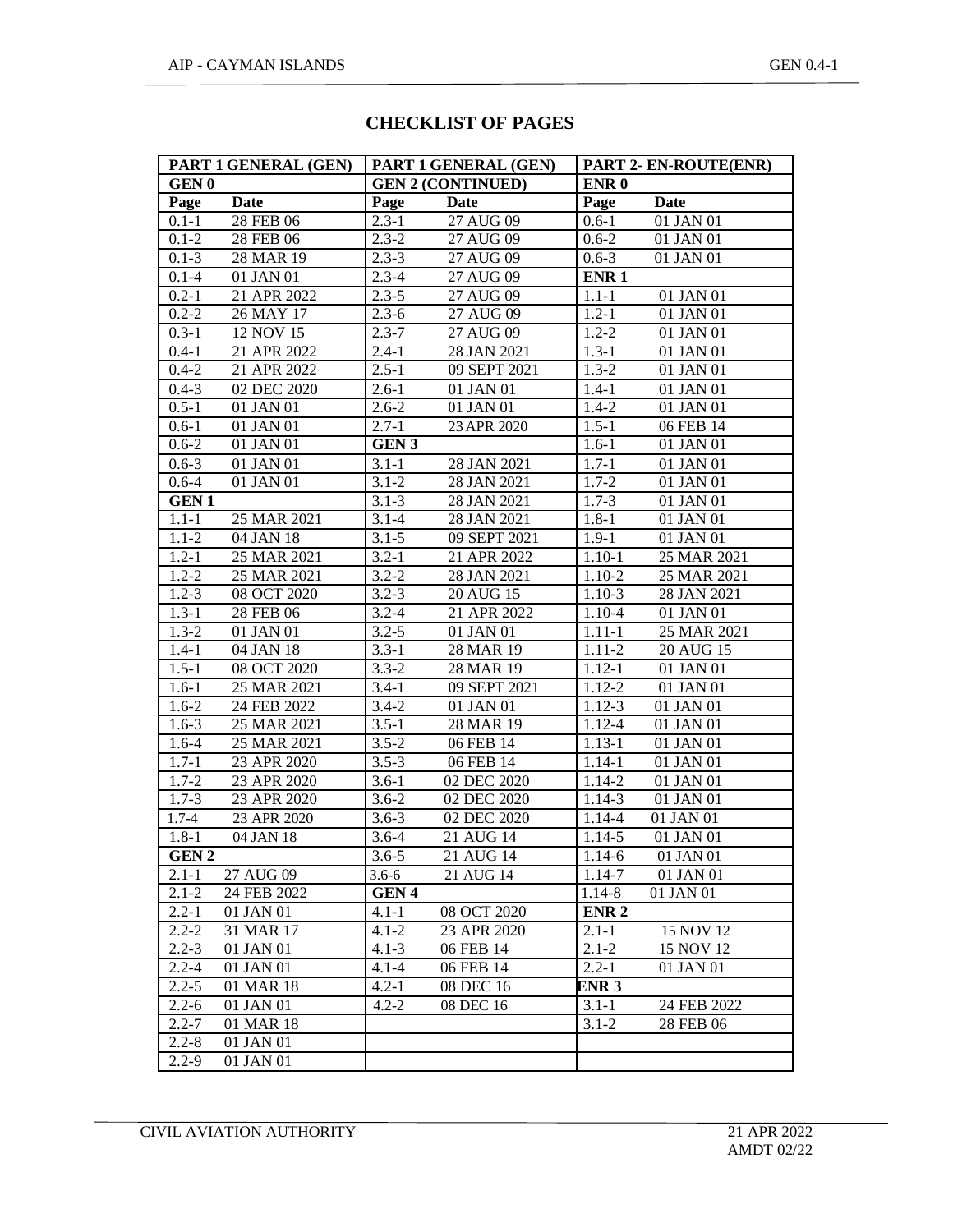| <b>PART 2-ENROUTE (ENR)</b> | <b>PART 3 - AERODROMES (AD)</b> | PART 3 AERODROMES (AD)       |
|-----------------------------|---------------------------------|------------------------------|
| <b>ENR 3 (CONTINUED)</b>    | AD <sub>0</sub>                 | <b>AD 2 (CONTINUED)</b>      |
| Date                        | <b>Date</b>                     | Page                         |
| Page                        | Page                            | <b>Date</b>                  |
| 28 FEB 06                   | $0.6 - 1$                       | 15NOV 12                     |
| $3.1 - 3$                   | 15 NOV 12                       | AD2-25                       |
| $3.1 - 4$                   | $0.6 - 2$                       | $AD$ 2-26                    |
| 24 FEB 2022                 | 01 JAN 01                       | 21 APR 2022                  |
| $3.2 - 1$                   | $0.6 - 3$                       | AD 2-27                      |
| 24 FEB 2022                 | 01 JAN 01                       | 09 SEPT 2021                 |
| $3.3 - 1$<br>01 JAN 01      | AD <sub>1</sub>                 | AD 2-28<br>09 SEPT 2021      |
| $3.4 - 1$                   | $1.1 - 1$                       | 09 SEPT 2021                 |
| 01 JAN 01                   | 08 OCT 20                       | AD 2-29                      |
| 01 JAN 01                   | 06 FEB 14                       | 21 APR 2022                  |
| $3.4 - 2$                   | $1.1 - 2$                       | AD 2-30                      |
| $3.5 - 1$                   | $1.2 - 1$                       | AD 2-31                      |
| 09 SEPT 2021                | 04 JAN 18                       | 09 SEPT 2021                 |
| ENR <sub>4</sub>            | $1.3 - 1$<br>15 NOV 12          | AD 2-32<br>09 SEPT 2021      |
| $4.1 - 1$                   | $1.3 - 2$                       | AD 2-33                      |
| 09 SEPT 2021                | 01 JAN 01                       | 25 MAR 2021                  |
| $4.2 - 1$                   | $1.3 - 3$                       | AD 2-34                      |
| 01 JAN 01                   | 01 JAN 01                       | 13 JAN 11                    |
| $4.3 - 1$<br>25 MAR 2021    | AD <sub>2</sub>                 | AD 2-35<br>01 JAN 01         |
| $4.4 - 1$                   | 21 APR 2022                     | $AD$ 2-36                    |
| 01 JAN 01                   | $AD 2-1$                        | 28 FEB 06                    |
| ENR <sub>5</sub>            | $AD$ 2-2<br>09 SEPT 2021        | AD 2-37<br>01 JAN 01         |
| $5.1 - 1$                   | 09 SEPT 2021                    | AD 2-38                      |
| 01 JAN 01                   | $AD$ 2-3                        | 15 NOV 12                    |
| $5.2 - 1$                   | AD 2-4                          | AD 2-39                      |
| 01 JAN 01                   | 21 APR 2022                     | 01 JAN 01                    |
| $5.3 - 1$                   | 09 SEPT 2021                    | $AD$ 2-40                    |
| 01 JAN 01                   | $AD$ 2-5                        | 25 MAR 2021                  |
| $5.4-1$                     | AD 2-6                          | AD 2-41                      |
| 09 SEPT 2021                | 09 SEPT 2021                    | 09 SEPT 2021                 |
| $5.5 - 1$                   | AD 2-7                          | 24 FEB 2022                  |
| 01 JAN 01                   | 25 MAR 2021                     | AD 2-42                      |
| 27 AUG 09                   | $AD$ 2-8                        | 09 SEPT 2021                 |
| $5.6 - 1$                   | 13 JAN 11                       | $AD$ 2-43                    |
| $5.6 - 2$                   | $AD$ 2-9                        | AD 2-44                      |
| 27 AUG 09                   | 01 JAN 01                       | 24 FEB 2022                  |
| ENR <sub>6</sub>            | AD 2-10<br>01 JAN 01            | AD 2-45<br>26 JUL 12         |
| 27 AUG 09                   | 15 NOV 12                       | 26 JUL 12                    |
| $6.1 - 1$                   | AD 2-11                         | $AD$ 2-46                    |
| 27 AUG 09                   | AD 2-12                         | $AD$ 2-46-2                  |
| $6.1 - 2$                   | 15 NOV 12                       | 26 JUL 12                    |
| $6.2 - 1$                   | 15 NOV 12                       | 26 JUL 12                    |
| 01 JAN 01                   | AD 2-13                         | AD 2-47                      |
| 01 JAN 01                   | $AD$ 2-14                       | 26 JUL 12                    |
| $6.3 - 1$                   | 02 DEC 2020                     | AD 2-47-2                    |
| $6.4 - 1$                   | AD 2-15                         | AD 2-48                      |
| 01 JAN 01                   | 09 SEPT 2021                    | 26 JUL 12                    |
| $6.5 - 1$                   | 21 APR 2022                     | 26 JUL 12                    |
| 01 JAN 01                   | $AD$ 2-16                       | AD 2-48-2                    |
| 01 JAN 01                   | 24 FEB 2022                     | $AD$ 2-49                    |
| $6.6 - 1$                   | AD 2-17                         | 26 JUL 12                    |
| $6.7 - 1$                   | AD 2-18                         | AD 2-49-2                    |
| 01 JAN 01                   | 09 SEPT 2021                    | 26 JUL 12                    |
| $6.8 - 1$                   | $AD 2-18-2$                     | $AD 2-50$                    |
| 01 JAN 01                   | 15 NOV 12                       | 26 JUL 12                    |
| 01 JAN 01                   | 15 NOV 12                       | 26 JUL 12                    |
| $6.9 - 1$                   | $AD$ 2-19                       | $AD$ 2-50-2                  |
|                             | AD 2-19-2<br>15 NOV 12          | $26$ JUL $12$<br>AD 2-51     |
|                             | AD 2-20<br>15 NOV 12            | $AD 2 - 51 - 2$<br>26 JUL 12 |
|                             | AD 2-20-2<br>15 NOV 12          | 26 JUL 12<br>AD 2-52         |
|                             | AD 2-21<br>15 NOV 12            | AD 2-52-2<br>26 JUL 12       |
|                             | 15 NOV 12<br>AD 2-21-2          | AD 2-53<br>26 JUL 12         |
|                             | AD 2-22<br>15 NOV 12            | 26 JUL 12<br>AD 2-53-2       |
|                             | AD 2-23<br>15 NOV 12            | AD 2-54<br>26 JUL 12         |
|                             | AD 2-24<br>15 NOV 12            | AD 2-54-2<br>26 JUL 12       |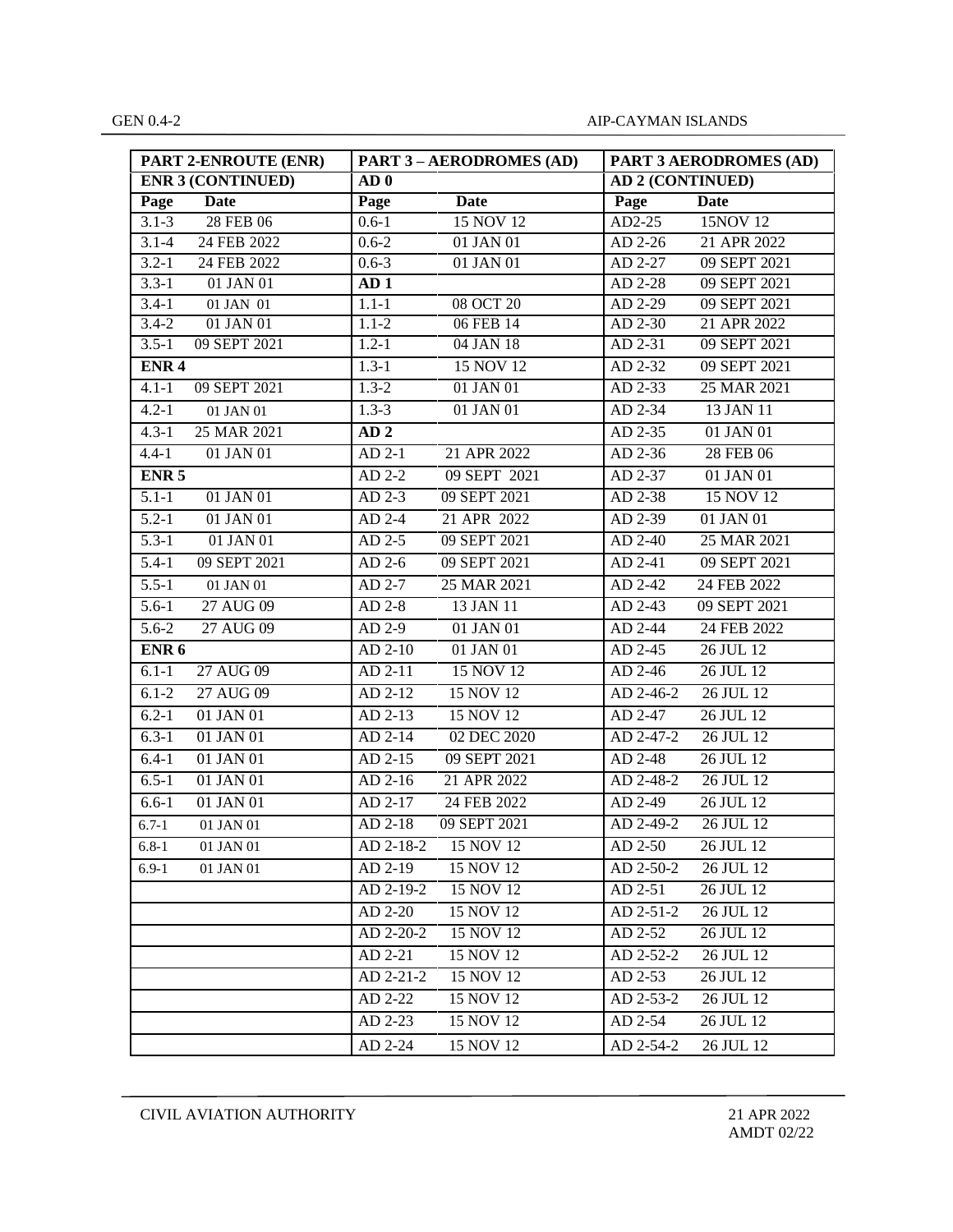#### **GEN 3.2 AERONAUTICAL CHARTS**

#### **1. Responsible services**

1.1 The Cayman Islands Airports Authority provides a wide range of aeronautical charts for use by all types of civil aviation. The Aeronautical Information Service produces the charts which are part of the AIP. To supplement the aeronautical charts, topographical charts are produced by the Government of the Cayman Islands, Lands and Survey Department. Charts suitable for pre-flight planning and briefing, selected from those listed in the ICAO *Aeronautical Chart Catalogue (Doc 7101)*, are available for reference at aerodrome AIS units. (Their addresses can be found under paragraph 3 below.) The charts are produced in accordance with the provisions contained in ICAO Annex 4 – *Aeronautical Charts*. Differences to these provisions are detailed in subsection GEN 1.7.

#### **2. Maintenance of charts**

- 2.1 The aeronautical charts included in the AIP are kept up to date by amendments to the AIP. Corrections to aeronautical charts not contained in the AIP are promulgated by the AIP Amendments and are listed under 84. of this subsection. Information concerning the planning for or issuance of new maps and charts is notified by Aeronautical Information Circular.
- 2.2 If incorrect information detected on published charts is of operational significance, it is corrected by NOTAM.

#### **3. Purchase arrangements**

- 3.1 Aeronautical Charts contained in this AIP are currently available free of cost on the Cayman Islands Airports Authority website a[t www.caymanairports.com](http://www.caymanairports.com/) .
- 3.2 The Civil Aviation Authority Cayman Islands has copies of the ICAO *Aeronautical Chart Catalogue* (Doc 7101) where all aeronautical charts or chart series produced by this and other countries are listed and known to be generally available to civil aviation.

#### **4. Aeronautical chart series available**

- 4.1 The following series of aeronautical charts are produced:
	- a) Aerodrome Chart ICAO;
	- b) Aerodrome Obstacle Chart Type A (for each runway) ICAO;
	- c) Standard Departure Chart Instrument (SID) ICAO;
	- d) Standard Arrival Chart Instrument (STAR) ICAO;
	- e) Instrument Approach Chart (for each runway and procedure type) ICAO;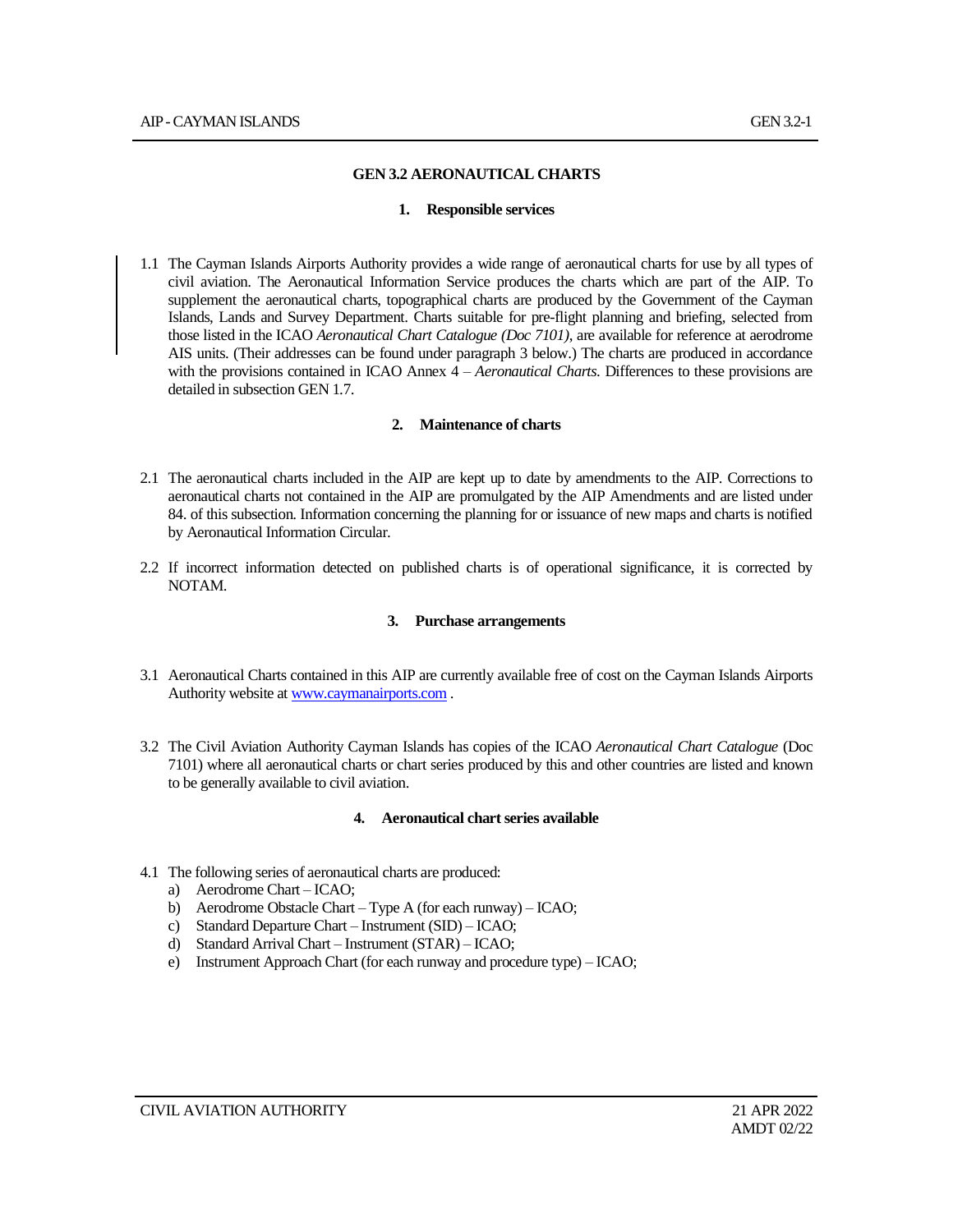#### **6. Topographical charts**

To supplement the aeronautical charts, topographical maps and Customs maps are available from:

**Chief Surveyor**: Michael Whiteman **Lands and Survey Department Postal Address:** PO Box 120 KY1-9000 **Telephone Contact:**(345)244-3413 **Email:**[michael.whiteman@gov.ky](mailto:michael.whiteman@gov.ky) **Website**[: https://www.caymanlandinfo.ky/](https://protect.mimecast-offshore.com/s/SvGPC9QNrWFYz36c3Fa1s?domain=caymanlandinfo.ky/)

Pricing available upon on request, further enquires can be emailed to the address above.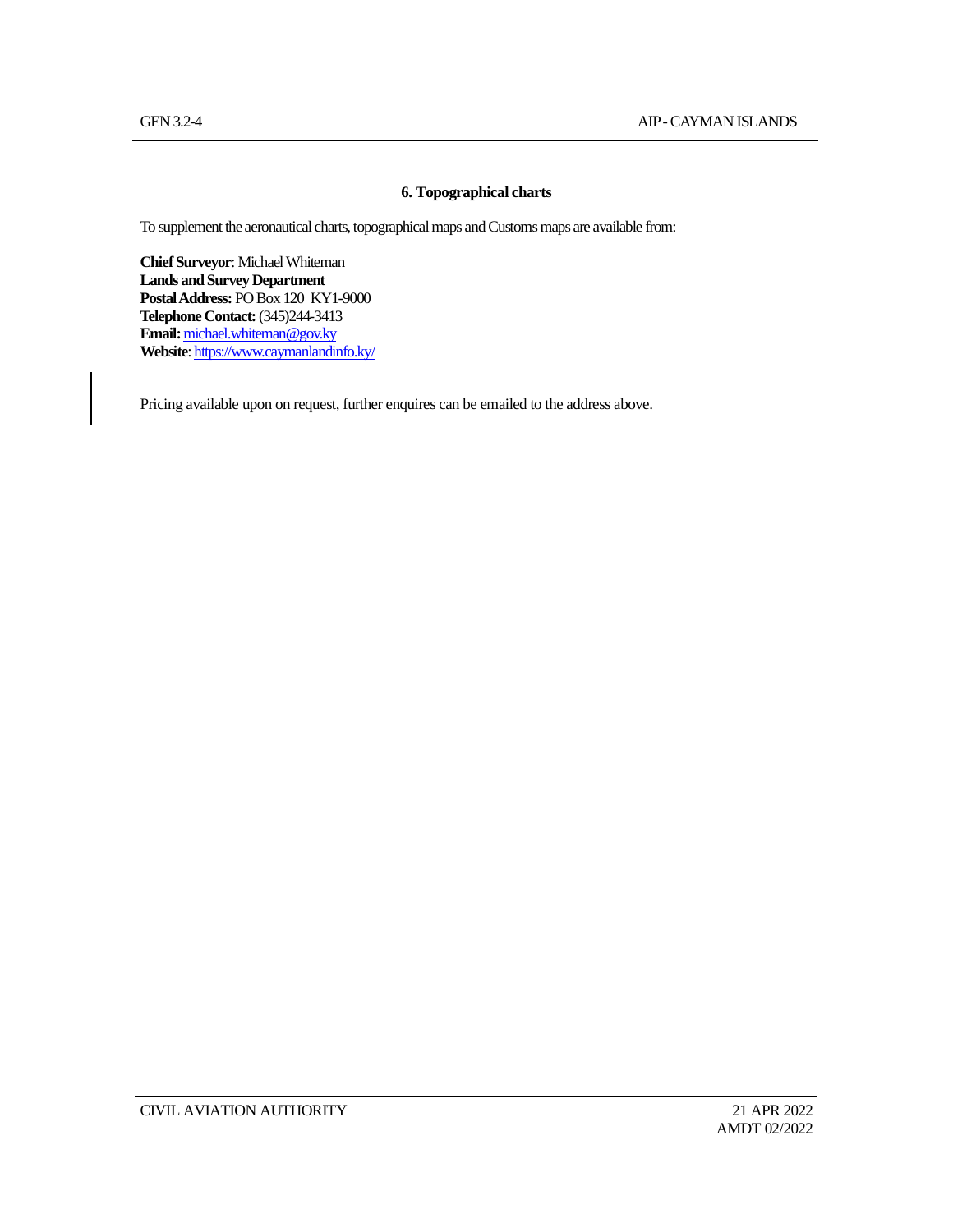#### **AD 2. AERODROMES**

### **MWCB AD 2.1 AERODROME LOCATION INDICATOR AND NAME**

## MWCB-CHARLES KIRKCONNELL International

#### **MWCB AD 2.2 AERODROME GEOGRAPHICAL AND ADMINISTRATIVE DATA**

|   | ARP coordinates and site at AD                     | 194113.14N 795258.10 W                                         |  |
|---|----------------------------------------------------|----------------------------------------------------------------|--|
|   |                                                    | 091 <sup>0</sup> MAG 910 M from THR 09                         |  |
| 2 | Direction and distance from the city               | 3 NM SW of STAKE BAY                                           |  |
| 3 | Elevation/Reference temperature                    | $1.5 M$ (4.8 FT) 32.3 C / 90.1 F                               |  |
| 4 | Geoid undulation                                   | -58 FT at Aerodrome Reference Point                            |  |
| 5 | <b>MAG VAR Annual change</b>                       | $6.25^{\circ}$ W (2021) Annual rate of change $0.12^{\circ}$ W |  |
| 6 | AD Administration address, telephone number, email | <b>Airport Manager</b>                                         |  |
|   | and website address                                | 25 Airport Road                                                |  |
|   |                                                    | P.O. Box 58                                                    |  |
|   |                                                    | Cayman Brac KY2-2001                                           |  |
|   |                                                    | <b>CAYMAN ISLANDS</b>                                          |  |
|   |                                                    |                                                                |  |
|   |                                                    | Tel: (345) 948 1222                                            |  |
|   |                                                    | Fax: (345) 948 1583                                            |  |
|   |                                                    |                                                                |  |
|   |                                                    | Email: miguel.martin@caymanairports.com                        |  |
|   |                                                    | Website: www.caymanairports.com                                |  |
|   | Types of traffic permitted (IFR/VFR)               | <b>IFR/VFR</b>                                                 |  |
| 8 | Remarks                                            | Nil                                                            |  |

### **MWCB AD 2.3 OPERATIONAL HOURS**

| 1              | AD Administration          | <b>MON-FRI:</b>                                                      | 1330-2200 UTC (0830-1700) LST                                   |  |
|----------------|----------------------------|----------------------------------------------------------------------|-----------------------------------------------------------------|--|
|                |                            | $SAT$ , $SUM + HOL$ :                                                | <b>NIL</b>                                                      |  |
| $\overline{c}$ | Customs                    | <b>MON-FRI:</b>                                                      | 1330-2130 UTC (0830-1630) LST                                   |  |
|                |                            | SAT:                                                                 | 1330-1730 UTC (0830-1230) LST                                   |  |
|                |                            |                                                                      | SUN, HOL: Available on request and subject to a service charge. |  |
| 3              | Immigration                | <b>MON-FRI:</b>                                                      | 1330-2130 UTC (0830-16300) LST                                  |  |
|                |                            | SAT:                                                                 | 1330-2130 UTC (0830-1230) LST                                   |  |
|                |                            | $SUM + HOL$ : Available on request.                                  |                                                                 |  |
| $\overline{4}$ | Health and sanitation      | 1200-0000 UTC (0700-1900) LST                                        |                                                                 |  |
| 5              | AIS Briefing Office        | 1200-0000 UTC (0700-1900) LST                                        |                                                                 |  |
| 6              | ATS Reporting Office (ARO) | 1200-0000 UTC (0700-1900) LST                                        |                                                                 |  |
| 7              | <b>MET Briefing Office</b> | 1200-0000 UTC (0700-1900) LST                                        |                                                                 |  |
| 8              | <b>ATS</b>                 | 1200-0000 UTC (0700-1900) LST                                        |                                                                 |  |
| 9              | Fueling                    | 1200-1530 1830-2330 UTC (0700-1030) (1330-1830) LST                  |                                                                 |  |
|                |                            | Available on request outside of these hours and subject to a service |                                                                 |  |
|                |                            | charge.                                                              |                                                                 |  |
| 10             | Handling                   | On Request from Handling Agent                                       |                                                                 |  |
| 11             | Security                   | H <sub>24</sub>                                                      |                                                                 |  |
| 12             | Remarks                    | Outside these hours, services are available O/R. Request to be       |                                                                 |  |
|                |                            | submitted to the AD not later than 1500 UTC (10:00 AM).              |                                                                 |  |
| 13             | <b>AD Reference Code</b>   | 4C                                                                   |                                                                 |  |

### **MWCB AD 2.4 HANDLING SERVICES AND FACILITIES**

| Cargo-handling facilities   | Nil                                                              |
|-----------------------------|------------------------------------------------------------------|
| Fuel/oil types              | Jet A1, no oil available.                                        |
| Fueling facilities/capacity | 1 Jet A1 truck 5 000 Gal & airside cabinet for over-wing fueling |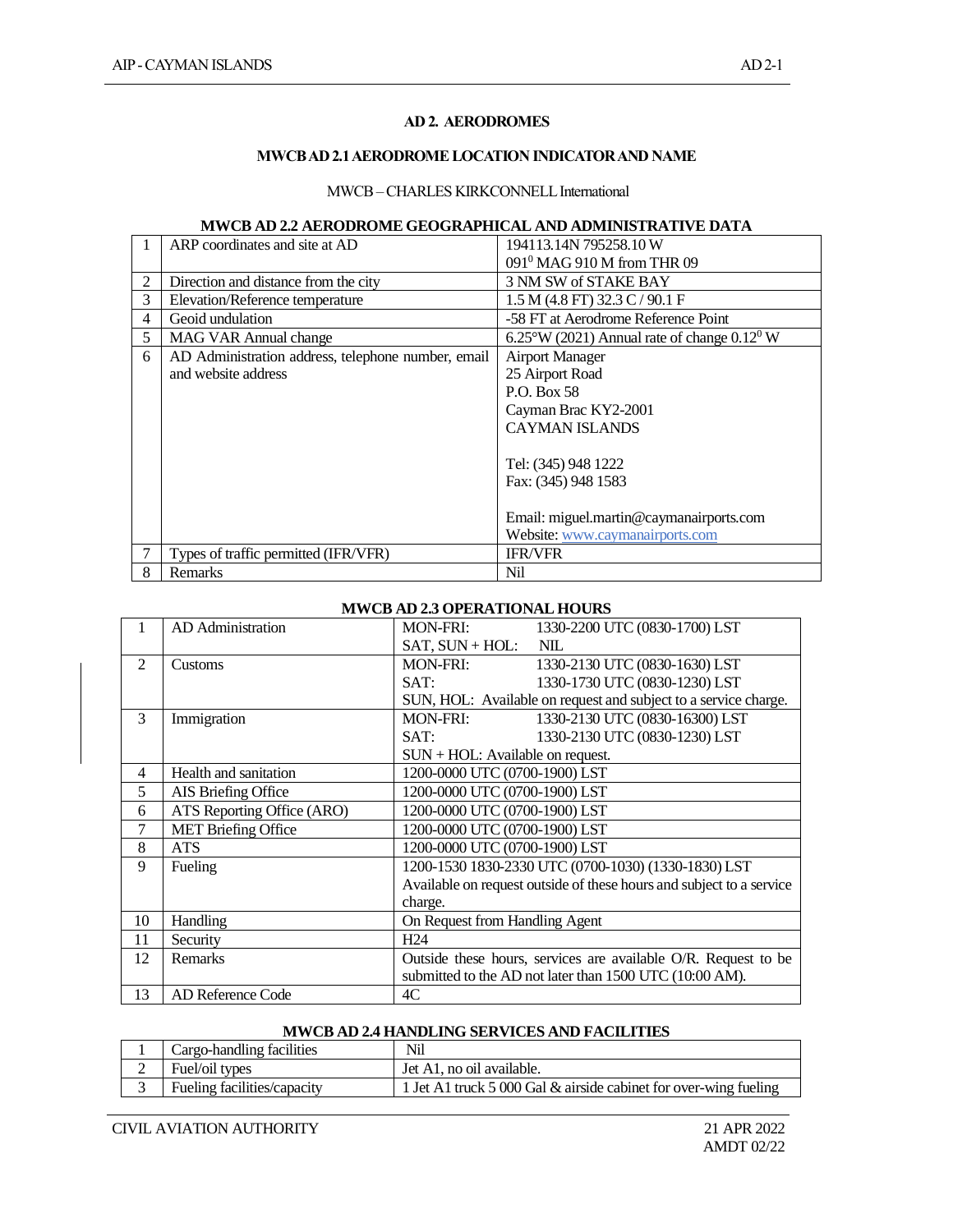| $\mathbf{1}$ | <b>Associated MET Office</b>                        | Cayman Islands Airports Authority AIS/MET                       |  |
|--------------|-----------------------------------------------------|-----------------------------------------------------------------|--|
| 2            | Hours of service                                    | $1200 - 0000$ UTC                                               |  |
| 3            | Office responsibility for TAF preparation           | National Weather Service                                        |  |
|              | Period of validity                                  | 24 HR - 1212,1818UTC                                            |  |
| 4            | Type of landing forecast                            | <b>TAF</b>                                                      |  |
|              | Interval of issuance                                | 6 HR                                                            |  |
| 5            | Briefing/consultation provided                      | Personal consultation and climatology via telephone             |  |
|              |                                                     | provided by CINWS in Grand Cayman                               |  |
| 6            | Flight documentation                                | Charts, abbreviated plain language text                         |  |
|              | Language (s) used                                   | English                                                         |  |
| 7            | Charts and other information available for          | Provided by CINWS.                                              |  |
|              | briefing consultation                               |                                                                 |  |
| 8            | Supplementary equipment available for               | Radar and Satellite imagery available via                       |  |
|              | providing information                               | Internet (CINWS website) Telephone,                             |  |
| 9            | ATS units provided with information                 | Charles Kirkconnell TWR, Owen Roberts TWR, &                    |  |
|              |                                                     | Cayman Approach.                                                |  |
| 10           | Additional information (limitation of service, etc. | Wind Data within the Meteorological observations are<br>1.      |  |
|              |                                                     | instrumentation threshold of RWY 09.                            |  |
|              |                                                     | 1818 TAF will be cancelled at 0000 UTC. TAF distribution<br>2   |  |
|              |                                                     | is resumed at 1100 UTC daily.                                   |  |
|              |                                                     | CINWS monitors the observations and carries out quarterly<br>3. |  |
|              |                                                     | checks onsite QC checks.                                        |  |

## **MWCB AD 2.11 METEOROLOGICAL INFORMATION PROVIDED**

#### **MWCB AD 2.12 RUNWAY PHYSICAL CHARACTERISTICS**

| Designations<br><b>RWY NR</b> | <b>TRUE &amp; MAG</b><br><b>BRIG</b> | Dimensions of RWY<br>(M)     | Strength (PCN) and<br>Surface of RWY and<br><b>SWY</b> | <b>THR Coordinates</b> |                               | THR elevation and<br>Highest elevation of<br>TDZ of Non-Precision<br><b>APP RWY</b>                                                                                                                                                         |
|-------------------------------|--------------------------------------|------------------------------|--------------------------------------------------------|------------------------|-------------------------------|---------------------------------------------------------------------------------------------------------------------------------------------------------------------------------------------------------------------------------------------|
| 1.                            | 2.                                   | 3.                           | $\overline{4}$ .                                       |                        | 5.                            | 6.                                                                                                                                                                                                                                          |
| 09                            | $085^\circ$ GEO<br>091° MAG          | 1829x45                      | 44/F/A/W/T<br>Asphalt<br>(grooved)                     |                        | 194110.4280N<br>0795329.3889W | <b>THR 0.6 M/2FT</b>                                                                                                                                                                                                                        |
| 27                            | $265^\circ$ GEO<br>$271^\circ$ MAG   | 1829X45                      | 44/F/A/W/T<br>Asphalt<br>(grooved)                     |                        | 194115.8576N<br>0795226.8575W | THR 1 M/3FT                                                                                                                                                                                                                                 |
| Longitudinal<br>Slope of RWY  | <b>SWY Dimensions</b><br>(M)         | CWY Dimensions (M)           | <b>Strip Dimensions</b><br>(M)                         | <b>OFZ</b>             | <b>RESA</b>                   | Remarks                                                                                                                                                                                                                                     |
| 7.                            | 8.                                   | 9.                           | 10.                                                    | 11.                    | 12.                           | 13.                                                                                                                                                                                                                                         |
| <b>NIL</b><br>Nil             | <b>NIL</b><br>Ni1                    | 150 x150<br>150x150          | 1949 x150<br>1949 x 150*                               | <b>NIL</b><br>Nil      | 90 x90<br>$90 \times 90$      | Trees, fence, road and<br>mobile obstacles<br>infringe the south part<br>of a section of<br>southward RWY strip<br>between 65M and 75M<br>width measured from<br>the runway centerline<br>and located 100M to<br>500M west of RWY<br>27 THR |
| Origin of<br>Approach Surface | Location                             | Slope of Approach<br>Surface | Origin of Take -Off<br>Surface                         | Location               | Slope<br>Take off<br>Surface  | Remarks                                                                                                                                                                                                                                     |
| 14.                           | 15.                                  | 16.                          | 17.                                                    | 18.                    | 19.                           | 20.                                                                                                                                                                                                                                         |
| 09                            | 60M West of<br>threshold             | 1:40/2.5%                    | 09                                                     | End of<br><b>CWY</b>   | 1:50/2%                       | <b>NIL</b>                                                                                                                                                                                                                                  |
| 27                            | 60M East of<br>threshold             | 1:40/2.5%                    | 27                                                     | End Of<br><b>CWY</b>   | 1:50/2%                       |                                                                                                                                                                                                                                             |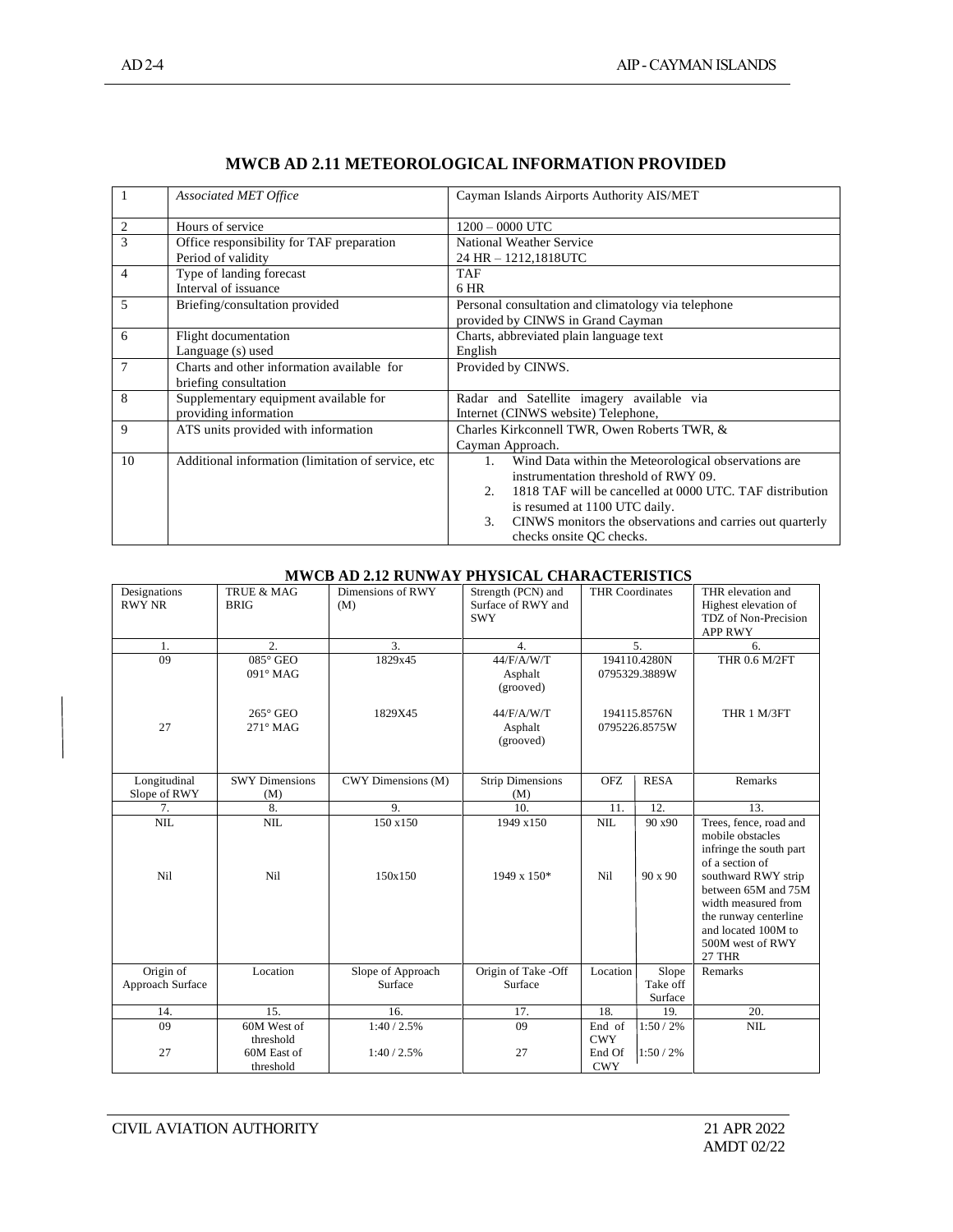

CIVIL AVIATION AUTHORITY 21 APR 2022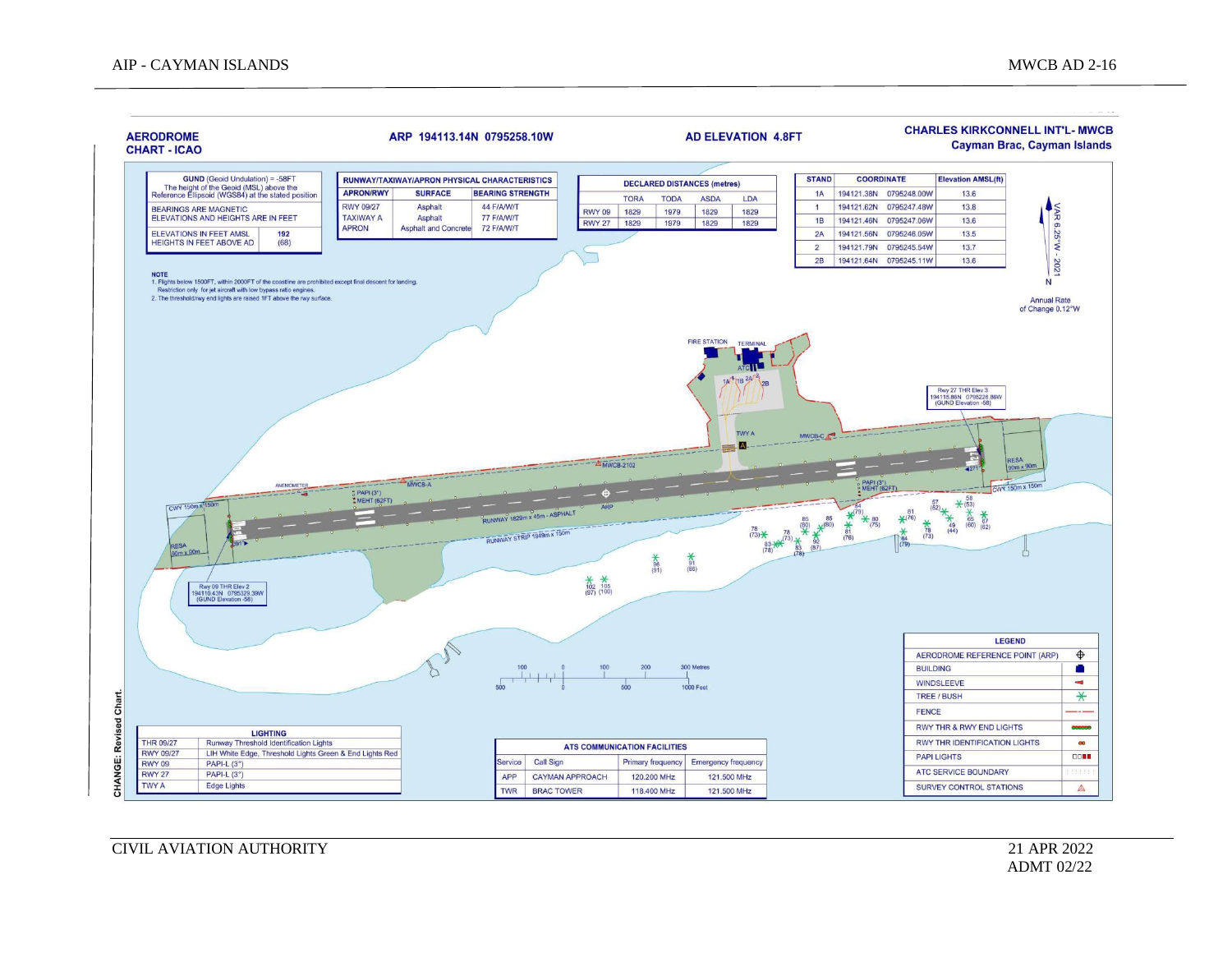|                  | MWCR AD 2.2 AERODROME GEOGRAPHICAL AND ADMINISTRATIVE DATA |                                                              |  |  |  |  |
|------------------|------------------------------------------------------------|--------------------------------------------------------------|--|--|--|--|
| $\mathbf{1}$ .   | ARP coordinates and site at AD                             | N <sub>191734.00</sub> W <sub>0812127.97</sub>               |  |  |  |  |
|                  |                                                            | 083 <sup>0</sup> MAG 1070 M from THR 08                      |  |  |  |  |
| 2.               | Direction and distance from the city                       | ESE, 1 NM from George Town                                   |  |  |  |  |
| 3.               | Elevation/Reference temperature                            | 2.4 M (8 FT)/34 C                                            |  |  |  |  |
| $\overline{4}$ . | Geoid undulation                                           | -48 at Aerodrome Reference Point                             |  |  |  |  |
| 5.               | MAG VAR/Annual change                                      | $5^0$ 40' W (2021) Annual rate of change 0.12 <sup>0</sup> W |  |  |  |  |
| 6.               | AD Administration, address, telephone                      | Cayman Islands Airports Authority                            |  |  |  |  |
|                  |                                                            | 298 Owen Roberts Drive                                       |  |  |  |  |
|                  |                                                            | P.O. Box 10098                                               |  |  |  |  |
|                  |                                                            | Grand Cayman KY1-1001                                        |  |  |  |  |
|                  |                                                            | Cayman Islands                                               |  |  |  |  |
|                  |                                                            | Tel: (345) 943 7070                                          |  |  |  |  |
|                  |                                                            | Email: ciaa@caymanairports.com                               |  |  |  |  |
|                  |                                                            | Website: www.caymanairports.com                              |  |  |  |  |
| 7.               | Types of traffic permitted (IFR/VFR)                       | <b>IFR/VFR</b>                                               |  |  |  |  |
| 8.               | Remarks                                                    | Nil                                                          |  |  |  |  |

#### **AD 2. AERODROMES MWCR AD 2.1 AERODROME LOCATION INDICATOR AND NAME** MWCR – OWEN ROBERTS/International

#### **MWCR AD 2.3 OPERATIONAL HOURS**

| 1.  | AD Administration              | <b>MON-FRI</b>                                           | 1330-2200 UTC (0830-1700 LST)                                  |  |
|-----|--------------------------------|----------------------------------------------------------|----------------------------------------------------------------|--|
|     |                                | SAT, SUN + HOL:                                          | <b>NIL</b>                                                     |  |
| 2.  | Customs and                    | <b>MON-FRI</b>                                           | 1330-0400 UTC (0830-1100 LST)                                  |  |
|     |                                | SAT,                                                     | 1330-2130 UTC (0830-1630 LST)                                  |  |
|     |                                | Available O/R subject to charge outside of these hours.  |                                                                |  |
|     |                                |                                                          | SUN + HOL: Subject to Special Attendance Charges all day       |  |
| 3.  | Immigration (Passport Control) | DAILY:                                                   | 1200-2300 UTC (0700-2130 LST)                                  |  |
|     |                                | Available O/R subject to charges outside of these hours. |                                                                |  |
| 4.  | Health and sanitation          | 1200-0200 UTC (0700-2100 LST)                            |                                                                |  |
| 5.  | AIS Briefing Office            | 1200-0200 UTC (0700-2100 LST)                            |                                                                |  |
| 6.  | ATS Reporting Office (ARO)     | 1200-0200 UTC (0700-2100 LST)                            |                                                                |  |
| 7.  | <b>MET Briefing Office</b>     | 1200-0200 UTC (0700-2100 LST)                            |                                                                |  |
| 8.  | <b>ATS</b>                     | 1200-0200 UTC (0700-2100 LST)                            |                                                                |  |
| 9.  | Fueling                        | 1200-0200 UTC (0700-2100 LST)                            |                                                                |  |
| 10. | Handling                       | 1200-0200 UTC (0700-2100 LST)                            |                                                                |  |
| 11. | Security                       | H <sub>24</sub>                                          |                                                                |  |
| 12. | Remarks                        |                                                          | Outside these hours, services are available O/R. Request to be |  |
|     |                                |                                                          | submitted to the AD not later than 1500 UTC (10:00 AM)         |  |
| 13. | AD Reference Code              | AD.                                                      |                                                                |  |

## **MWCR AD 2.4 HANDLING SERVICES AND FACILITIES**

|    | Cargo-handling facilities                                                                 | Trucks 1.5-3.5 tonnes                                               |  |  |
|----|-------------------------------------------------------------------------------------------|---------------------------------------------------------------------|--|--|
| 2. | Fuel/oil types                                                                            | Jet A1, AVGAS 100 LL, no aviation oils available.                   |  |  |
| 3. | 6 Jet A1 trucks 30,000-Gal, 1 AVGAS 100 LL truck 1,500 Gal<br>Fueling facilities/capacity |                                                                     |  |  |
|    |                                                                                           | No AVGAS Cabinet.                                                   |  |  |
| 4. | Hangar space for visiting aircraft                                                        | By arrangement with the AD.                                         |  |  |
| 5. | Repair facilities for visiting aircraft                                                   | By arrangement with the AD.                                         |  |  |
| 6. | <b>Remarks</b>                                                                            | Handling services available within AD HR or by arrangement with the |  |  |
|    |                                                                                           | AD.                                                                 |  |  |